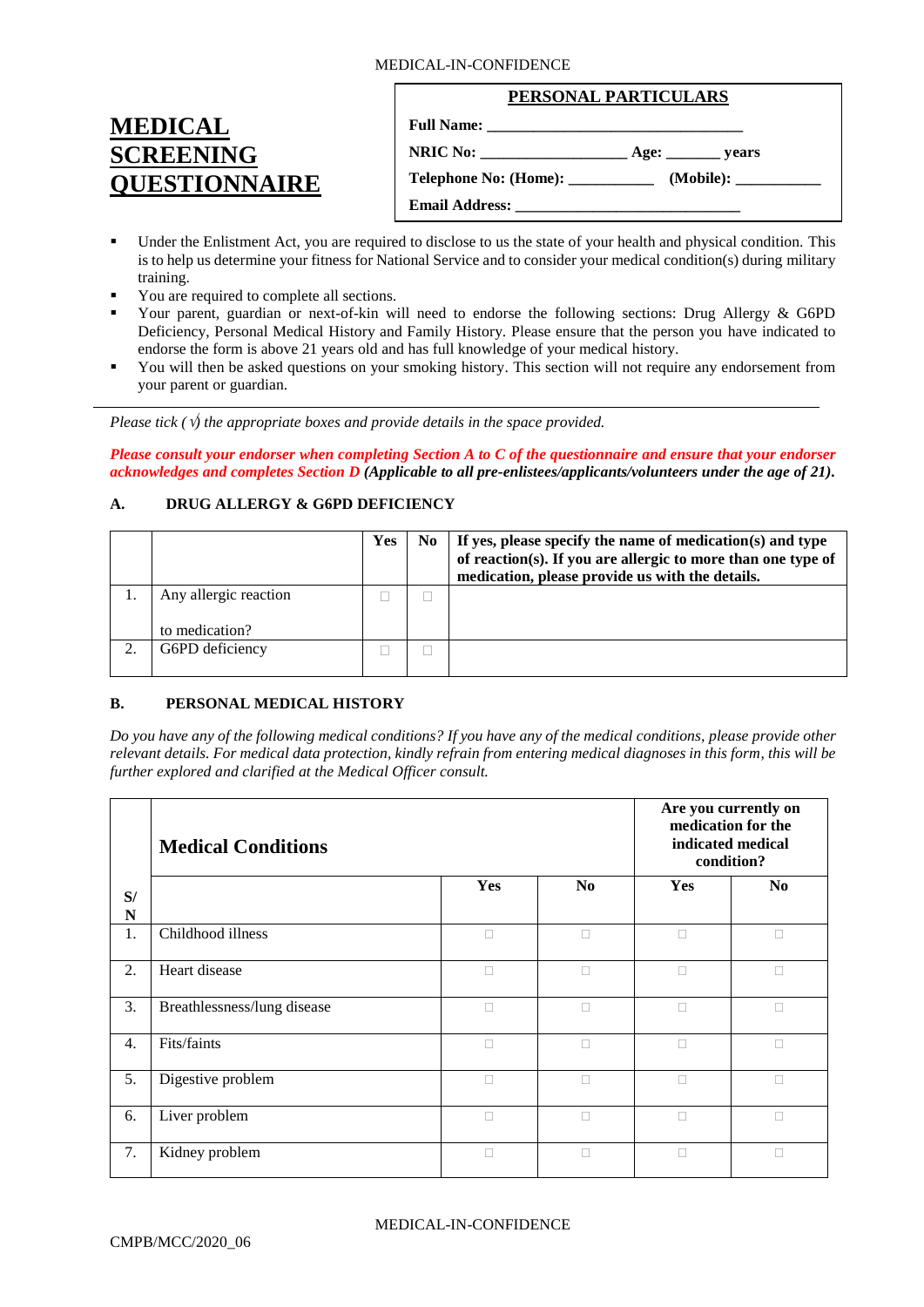|                         | <b>Medical Conditions</b>                                                                           | Are you currently on<br>medication for the<br>indicated medical<br>condition? |                |        |                |
|-------------------------|-----------------------------------------------------------------------------------------------------|-------------------------------------------------------------------------------|----------------|--------|----------------|
| $\mathbf{S}/\mathbf{N}$ |                                                                                                     | Yes                                                                           | N <sub>0</sub> | Yes    | N <sub>0</sub> |
| 8.                      | Skin condition/allergy/bad rash                                                                     | П                                                                             | П              | П      | П              |
| 9.                      | Injury/fracture/bone/joint problem                                                                  | $\Box$                                                                        | $\Box$         | $\Box$ | $\Box$         |
| 10.                     | <b>Blood</b> disorder                                                                               | $\Box$                                                                        | $\Box$         | $\Box$ | $\Box$         |
| 11.                     | Easy bruising or bleeding                                                                           | $\Box$                                                                        | $\Box$         | $\Box$ | $\Box$         |
| 12.                     | Eye condition/previous corneal refractive<br>surgery/intend to go for corneal refractive<br>surgery | $\Box$                                                                        | $\Box$         | $\Box$ | П              |
| 13.                     | Hearing problem                                                                                     | П                                                                             | П              | П      | П              |
| 14.                     | Attended formal counselling with a<br>healthcare professional                                       | $\Box$                                                                        | $\Box$         | $\Box$ | $\Box$         |
| 15.                     | History of loss of consciousness during<br>exercise                                                 | $\Box$                                                                        | $\Box$         | $\Box$ | $\Box$         |
| 16.                     | Others                                                                                              | $\Box$                                                                        | $\Box$         | $\Box$ | $\Box$         |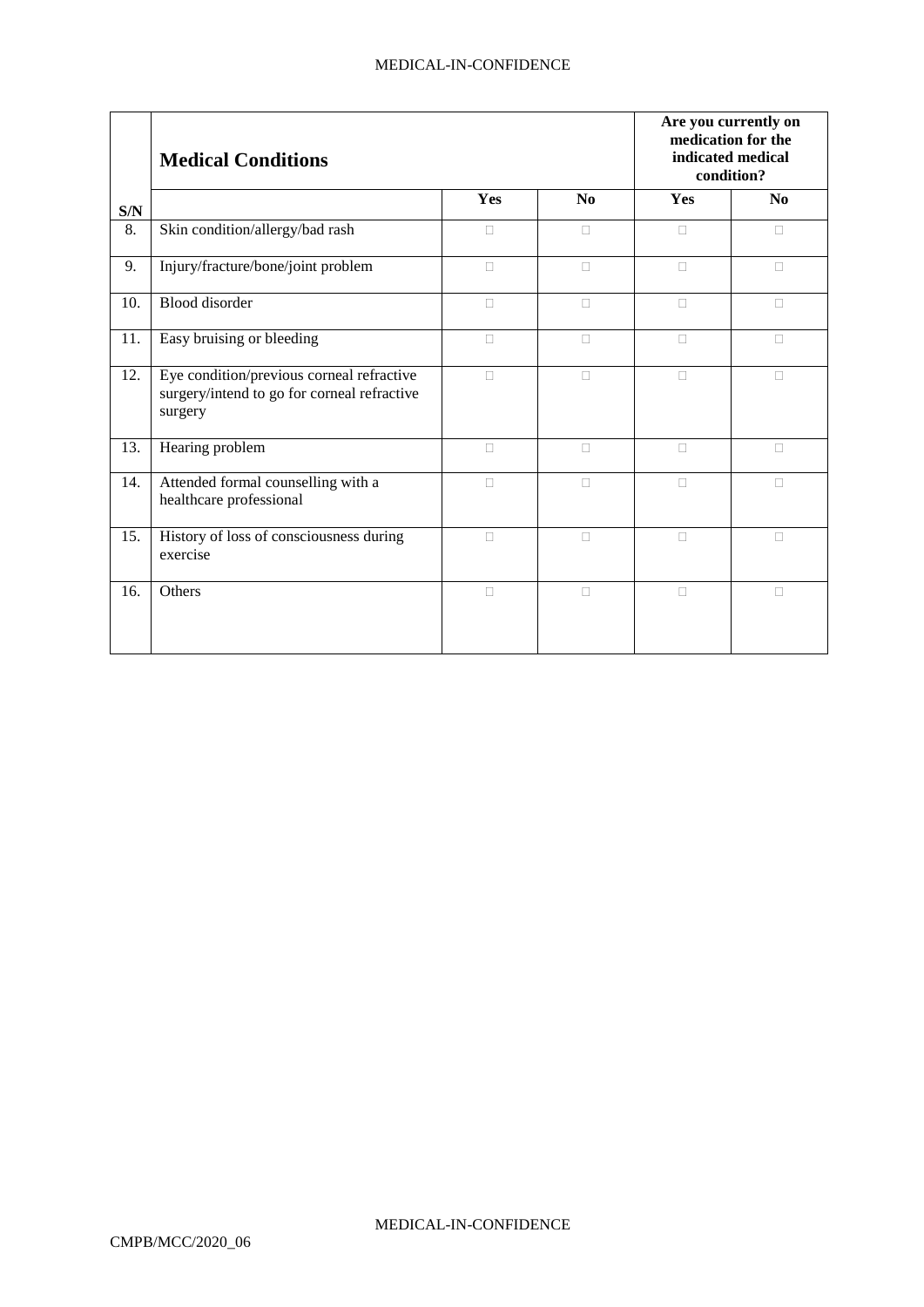#### MEDICAL-IN-CONFIDENCE

# **C. FAMILY HISTORY**

| S/N | <b>Medical Conditions</b>                                                                   | <b>Yes</b> | N <sub>0</sub> | If yes, please specify family member(s)<br>affected & the relevant details |
|-----|---------------------------------------------------------------------------------------------|------------|----------------|----------------------------------------------------------------------------|
| 1.  | Heart disease/heart attack before<br>55 years old for males and 65<br>years old for females | $\Box$     | $\Box$         |                                                                            |
| 2.  | High blood pressure                                                                         | П          | п              |                                                                            |
| 3.  | <b>Blood</b> disease                                                                        | П          | O              |                                                                            |
| 4.  | Cancer                                                                                      | $\Box$     | $\Box$         |                                                                            |
| 5.  | Mental health condition                                                                     | $\Box$     | $\Box$         |                                                                            |
| 6.  | Hepatitis                                                                                   | П          | П              |                                                                            |
| 7.  | Death before 40 years old                                                                   | $\Box$     | П              |                                                                            |
| 8.  | Sudden death/sudden cardiac<br>death                                                        | $\Box$     | П              |                                                                            |
| 9.  | Genetic disease                                                                             | П          | П              |                                                                            |
| 10. | Others                                                                                      | П          | $\Box$         |                                                                            |

*For Section C, please consult your parents and siblings and indicate if any one of them has the following medical conditions.*

### **D. ENDORSER'S DECLARATION (APPLICABLE TO ALL PRE-ENLISTEES/APPLICANTS/VOLUNTEERS UNDER THE AGE OF 21)**

I certify that the above is correct to the best of my knowledge and that he/she has consulted me when completing the above sections of this form.

I understand that the Medical Classification Centre may access his/her medical records, including information relating to this declaration, subsequent medical examinations and investigations, strictly for the purpose of medical screening and classification.

I acknowledge that he/she may be required to undergo further investigations based on this information and consent to such information being stored and used for operational purposes, including but not limited to the compilation and analysis of statistics.

Name of endorser and the Relationship to pre-enlistee/applicant/volunteer

Signature of endorser Date